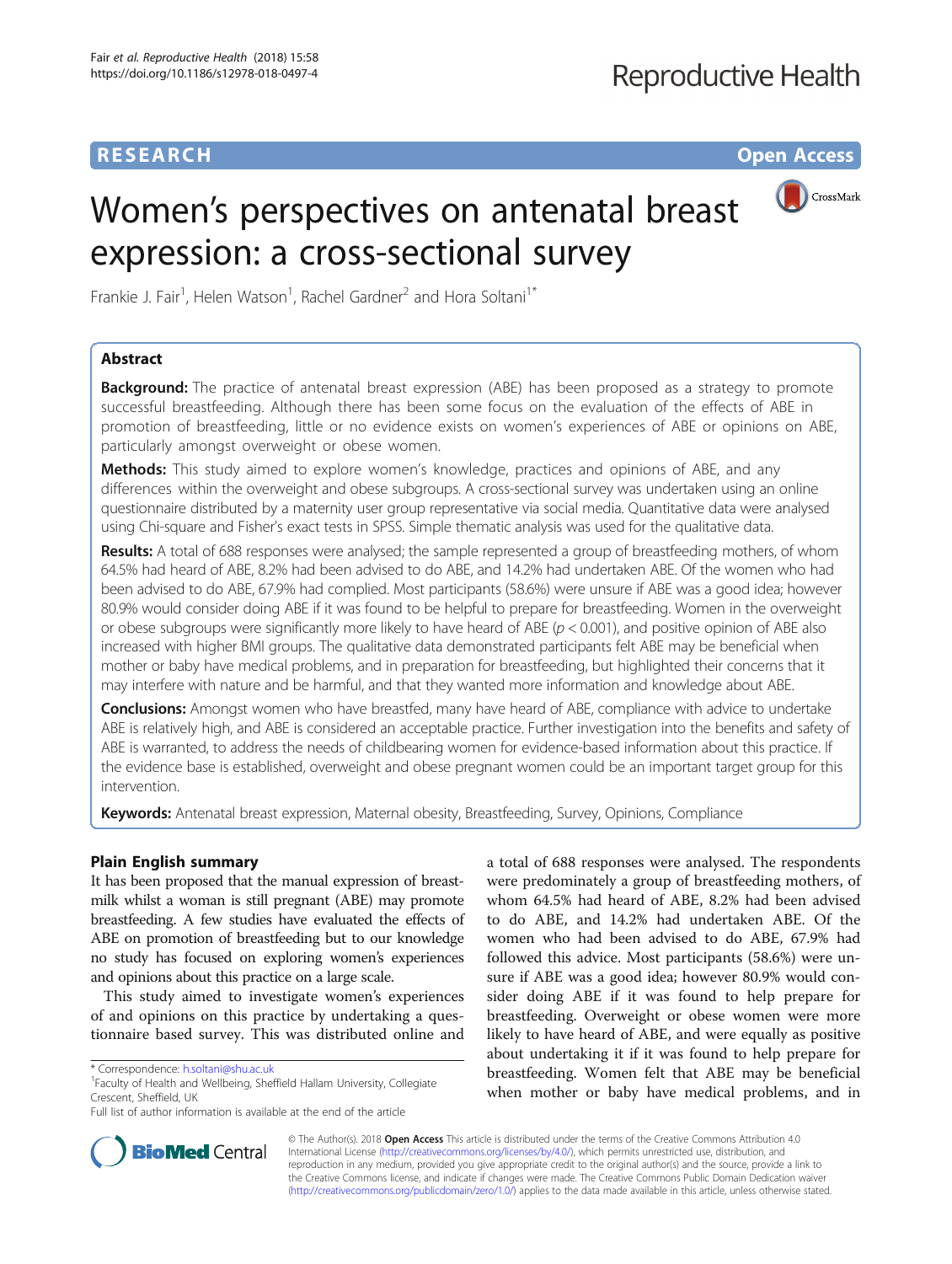preparation for breastfeeding, but had concerns that it may interfere with nature and be harmful, and said that they wanted more information about ABE. If further research finds that ABE is safe and effective, it could be developed as an intervention to promote breastfeeding, particularly for overweight and obese pregnant women.

### Background

The World Health Organization recommends that infants are exclusively breastfed until 6 months of age with continued breastfeeding thereafter alongside appropriate complementary foods [\[1](#page-8-0)]. The health benefits of breastfeeding for both the mother and the infant are well documented  $[2-4]$  $[2-4]$  $[2-4]$  $[2-4]$ . However, the practice of breastfeeding varies extensively and identifying appropriate strategies to promote breastfeeding amongst all women are required.

## Factors influencing breastfeeding

The United Kingdom (UK) Infant feeding Survey has demonstrated that the prevalence of breastfeeding is higher amongst mothers from managerial and professional occupations, those who left education aged over 18, mothers aged 30 and over, mothers from ethnic minority groups and mothers living in the least deprived areas [[5\]](#page-8-0).

A lower prevalence of breastfeeding and poorer breastfeeding outcomes among women who are overweight or obese is well supported by epidemiological studies [[6](#page-8-0)– [13\]](#page-9-0). Maternal obesity is associated with up to 13% lower breastfeeding initiation rates, and shorter duration of any breastfeeding and exclusive breastfeeding when compared to women of normal weight [[13,](#page-9-0) [14\]](#page-9-0). This is of particular concern given the rising rate of overweight and obesity across the globe [[15\]](#page-9-0), with rates in women aged 20 years or over within the UK in 2013 standing at 57.2% with a body mass index (BMI)  $\geq$  25 kg/m<sup>2</sup> and 25. 4% with a BMI ≥30 kg/m<sup>2</sup> [\[16\]](#page-9-0).

Although psychosocial factors are significantly associated with the lower incidence of breastfeeding among women with a BMI over 25  $\text{kg/m}^2$ , anatomical and physiological alterations may also play a role. Among these is that women who are overweight or obese may have mammary hypoplasia or insufficient glandular tissue as obesity in childhood negatively affects the development of breast glandular tissue [\[13\]](#page-9-0). Many of the characteristics experienced by women who are overweight or obese are consistent with this, including reporting stopping breastfeeding due to perceived insufficient supply [\[17](#page-9-0)] and being more likely to try to express in the first 2 months postpartum but less likely to have successfully expressed than women with a normal BMI [\[18\]](#page-9-0). A high pre-pregnancy BMI is also a predictor of delayed onset lactogenesis II [[19\]](#page-9-0), which is

the production of copious milk triggered by progesterone withdrawal after the removal of the placenta [[13](#page-9-0), [20\]](#page-9-0). This most critical stage of the lactation cycle [[21\]](#page-9-0) is more likely to be delayed (occurring more than 72 h after birth) amongst women with a high BMI than women of normal weight [\[22](#page-9-0)]. Various underlying physiological reasons for the increased likelihood of delayed lactogenesis II amongst women with obesity are proposed; the impact of increased oedema [\[13](#page-9-0)], increased likelihood of medical problems including gestational diabetes, prolonged labour, caesarean section or preterm birth [\[6,](#page-8-0) [23\]](#page-9-0), the role of leptin released from adipose tissue which inhibits oxytocin and milk ejection [[13\]](#page-9-0), reduced prolactin response to infant suckling [\[24](#page-9-0)], and the impact of insulin imbalance [\[13](#page-9-0)].

#### Antenatal breast expression

The practice of antenatal breast expression (ABE) has been proposed as a strategy to prevent delayed lactogenesis II in both the academic and consumer literature [[25](#page-9-0), [26](#page-9-0)], and as a strategy to overcome the effects of delayed lactogenesis II by ensuring women have a store of expressed milk to prevent the use of formula milk, particularly if the mother has pre-existing or gestational diabetes [[27](#page-9-0)–[29\]](#page-9-0). ABE is widely recommended in UK maternity units [\[30](#page-9-0)–[43](#page-9-0)]. A recent survey demonstrated that out of the 56 responding maternity units across 9 geographical regions in the UK, 73% offered ABE to diabetic women, 25% offered ABE to women who had risk factors for neonatal hypoglycaemia, and 19% offered ABE to all women [\[44\]](#page-9-0). Furthermore, the practice of ABE is promoted by some lactation support websites [\[29,](#page-9-0) [45](#page-9-0)].

ABE involves expressing colostrum from the breast in the antenatal period, however there is little consensus on timing of onset, frequency, duration and method of expression. Recommendations vary within the academic and consumer literature and local UK guidelines on when to commence ABE. A majority of UK maternity units recommend commencing ABE from 36 to 37 weeks (98%) with only 2% recommending commencing ABE at 35,38 or 39 weeks gestation [[44\]](#page-9-0), however consumer literature recommends commencing ABE from 32 to 34 weeks of pregnancy [[29\]](#page-9-0). Similarly recommendations regarding how to express ABE vary, including frequency ranging from once a day  $[35]$ , building up to 4 times a day  $[32, 34, 39]$  $[32, 34, 39]$  $[32, 34, 39]$  $[32, 34, 39]$  $[32, 34, 39]$  $[32, 34, 39]$  a minimum of 4 times a day  $[43]$  or as often as the woman wants  $[36, 40]$  $[36, 40]$  $[36, 40]$  $[36, 40]$  and duration varying from 5 min [[35](#page-9-0)] up to 20 min at a time [\[32](#page-9-0), [38](#page-9-0), [39\]](#page-9-0).

Evidence of the effectiveness or underlying mechanism of action of ABE are still not clear, although several studies including a recent large randomised controlled trial have focused on evaluating the safety and efficacy of ABE among women with diabetes [\[27](#page-9-0), [46](#page-9-0)–[48](#page-9-0)]. Initial concerns raised in a retrospective cohort study about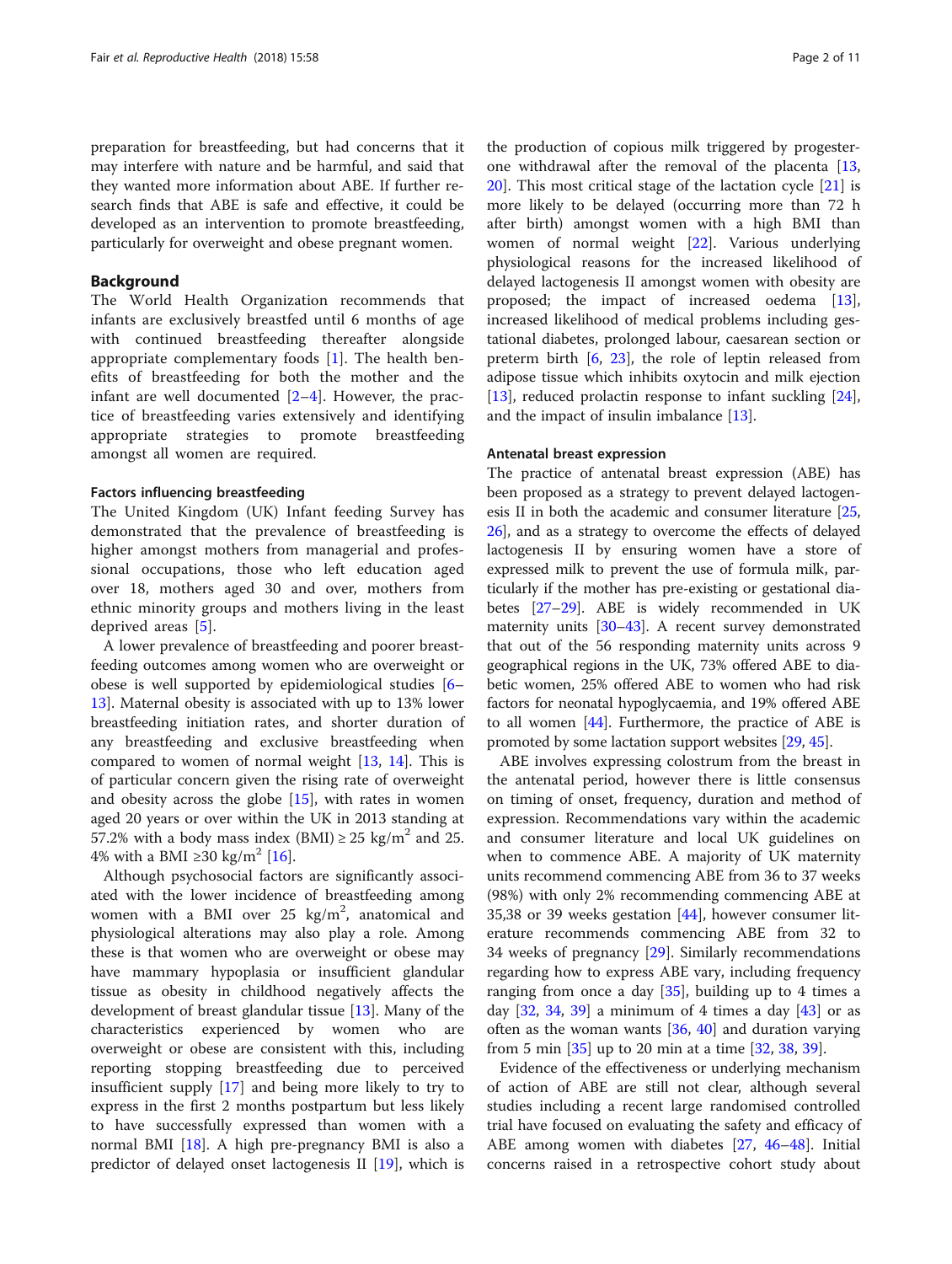the safety of ABE in regards to influencing the timing of onset of labour if ABE was commenced prior to 37 weeks' gestation [\[49\]](#page-9-0) have not been supported by a large randomised controlled trial of women at low risk of complications with diabetes in pregnancy [[48\]](#page-9-0). This trial found no difference in gestational at birth between those randomised to ABE from 36 weeks' gestation and women randomised to standard care [[48\]](#page-9-0).

Given that ABE is a widely recommended practice in maternity units and on lactation support websites and that limited evaluation of the acceptability of ABE to prepare for breastfeeding has been undertaken, a wide scoping of acceptability and women's views on this practice merits a focused exploration.

This study was therefore designed to assess the general knowledge of ABE among mothers, their practices surrounding ABE and the acceptability of ABE to them should it be found to be an effective preparation for breastfeeding. It was also aimed to explore any differences in knowledge and acceptability within the overweight and obese subgroup of mothers.

## Methods

A cross-sectional survey using a questionnaire was developed in consultation with maternity user group representatives; individuals representing the opinions of mothers and fathers currently expecting a baby or with a child under 1 year old. The survey questionnaire was generated using the online, cloud-based software, Survey Monkey. Applying a convenience sampling strategy, the questionnaire was distributed from December 2015 to January 2016 through a maternity service user and parenting Facebook group, which was moderated by the maternity user group representative member of the research team. This Facebook group aimed to allow parents to share stories and gain peer support, it was not focussed on method of infant feeding.

The questionnaire consisted of a mixture of question types, including free text questions and fixed response options. Demographic data was collected, including place of residence, ethnicity, age, number of pregnancies, and occupation of participants. In order to calculate BMI, the survey included a question about the participants' height and weight at the time of the survey, in either metric or imperial units.

Survey questions covered the following topics; whether participants had ever breastfed and for how long, whether they had heard of the practice of ABE, had been advised to do ABE and had undertaken ABE, and their opinion on whether ABE was a good idea and if they would consider doing ABE if it was found to be beneficial to breastfeeding.

Ethical approval was obtained from Sheffield Hallam University Research Ethics Committee, study ID: 2015–

16/ HWB-HSC-14. Consent was assumed inherent for the participants who completed the questionnaire voluntarily.

#### Data analysis

Logical checks and data cleaning were carried out and inconsistencies double checked for clarification. All survey data were double-entered and cleaned using SPSS 21.0. Descriptive statistics including proportions, ranges, means, standard deviation (SD), median and interquartile ranges (IQR) as appropriate were calculated for the demographic data and for closed answer questions. Categorical data were analysed using Chi-square test or Fisher's exact test where the assumptions for Chi-square test were not satisfied, such as expected count < 5 in over 20% of cells. A  $p$  value < 0.05 was regarded as indicating statistical significance.

BMI values were calculated from the reported height and weight measurements and grouped into 3 categories; BMI less than  $25 \text{ kg/m}^2$ , overweight (BMI of  $25-29$ . 9 kg/m<sup>2</sup>) and obese (BMI of 30 kg/m<sup>2</sup> or more) [\[50](#page-9-0)]. Occupations of the participants were coded using the 3 category National Statistics Socio-economic Classification (NS-SEC) system [\[51](#page-9-0)].

Simple thematic analysis was used for the open ended questions by coding the data after familiarisation, and deriving categories and themes inductively.

## Results

## Respondent characteristics

There were 797 completed surveys. Nineteen responses were removed; eighteen repeat responses and one with implausible demographic responses. A total of 778 responses were coded and taken forward for analysis. The participants completing the survey ranged in age from 19 to 62 (mean 33.3, SD 5.7). Most of the respondents (94.8%) were living in the UK, 2.9% were in North America and a small proportion were living in other European countries or the continents of Asia, Australia and Oceania or South America (2.1%). Further analysis was limited to the 688 participants who were living in the UK, of childbearing age (16–44) and who had given birth to at least one child. Characteristics of the participants are presented in Table [1.](#page-3-0)

Most of the participants (95.5%) identified their ethnicity as White, 2.3% as Mixed ethnicity, 1.0% as Black, 1. 2% as Asian. The wide geographical distribution of UK respondents can be seen in Additional file [1](#page-8-0). The BMI of the respondents ranged from 16.7 kg/m<sup>2</sup> to 66.6 kg/m<sup>2</sup> (mean 26.8 kg/m<sup>2</sup>, SD 6.0), 43.2% had a BMI of less than  $25 \text{ kg/m}^2$ ,  $32.1\%$  were categorised as overweight and  $24.$ 7% were in the obese category.

The largest occupational group category amongst the participants was higher managerial, administrative and professional occupations (52.3%), although 21.9% of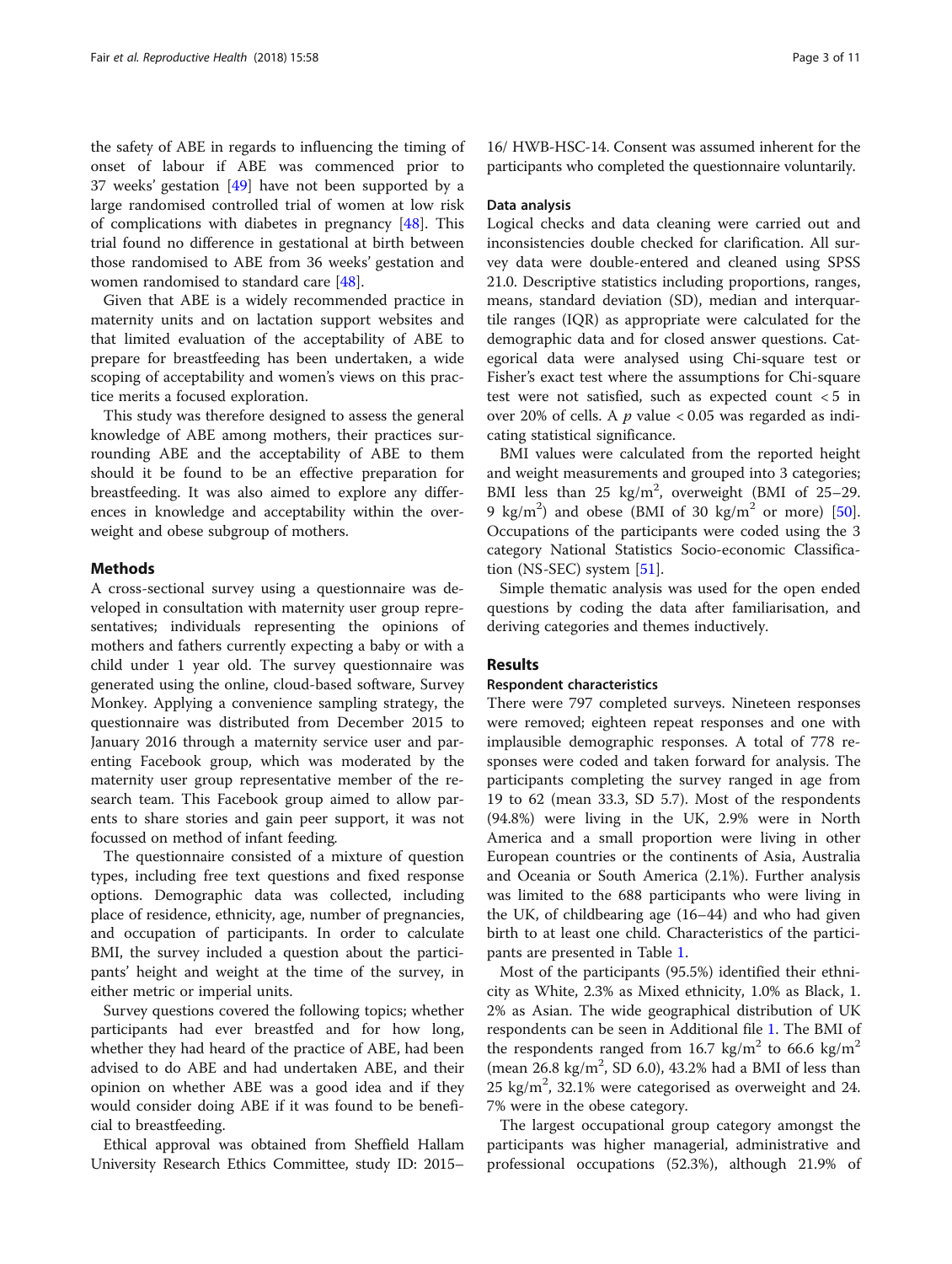|                                                                | UK participants at time of survey ( $n = 688$ ) | National values %              |
|----------------------------------------------------------------|-------------------------------------------------|--------------------------------|
|                                                                | n(%)                                            |                                |
| Age                                                            | $(n = 688)$                                     | Women giving birth in England  |
| Under 20                                                       | 2(0.3%)                                         | 4.6 <sup>a</sup>               |
| $20 - 24$                                                      | 27 (3.9%)                                       | 18.2 <sup>a</sup>              |
| $25 - 29$                                                      | 140 (20.4%)                                     | 28.1 <sup>a</sup>              |
| $30 - 34$                                                      | 266 (38.7%)                                     | 29.7 <sup>a</sup>              |
| $35 - 39$                                                      | 197 (28.6%)                                     | $15.5^{\circ}$                 |
| $40+$                                                          | 56 (8.1%)                                       | 3.9 <sup>a</sup>               |
| Ethnicity                                                      | $(n = 683)$                                     |                                |
| White                                                          | 652 (95.5%)                                     | 86.0 <sup>b</sup>              |
| Black                                                          | $7(1.0\%)$                                      | 3.3 <sup>b</sup>               |
| Asian                                                          | 8 (1.2%)                                        | 7.5 <sup>b</sup>               |
| Mixed                                                          | 16 (2.3%)                                       | 2.2 <sup>b</sup>               |
| BMI                                                            | $(n = 663)$                                     | All women in England           |
| < 25                                                           | 286 (43.2%)                                     | 42.8 <sup>c</sup>              |
| Overweight                                                     | 213 (32.1%)                                     | 33.4 <sup>c</sup>              |
| Obese                                                          | 164 (24.7%)                                     | $23.8^c$                       |
| Occupation                                                     | $(n = 683)$                                     | Female UK residents aged 16-74 |
| Higher managerial, administrative and professional occupations | 357 (52.3)                                      | 29.0 <sup>d</sup>              |
| Intermediate occupations                                       | 117(17.1)                                       | 24.0 <sup>d</sup>              |
| Routine and manual occupations                                 | 59 (8.6)                                        | 31.0 <sup>d</sup>              |
| Long-term unemployed or never worked                           | 1(0.1)                                          | $6.0^{\rm d}$                  |
| Not classified                                                 | 149 (21.9)                                      |                                |
| Number of children birthed                                     | $(n = 681)$                                     |                                |
| 1                                                              | 322 (46.8)                                      |                                |
| 2                                                              | 259 (37.6)                                      |                                |
| 3 or more                                                      | 107 (15.6)                                      |                                |

<span id="page-3-0"></span>Table 1 Characteristics of UK respondents compared to UK national values

<sup>a</sup>Age at delivery [<mark>[53\]](#page-9-0)</mark>; <sup>b</sup> [\[54\]](#page-10-0); <sup>c</sup> [\[55\]](#page-10-0); <sup>d</sup> [\[56](#page-10-0)]

participants' occupations fell into the NS-SEC unclassified category. A total of 46.8% of the participants had given birth to one child, 37.6% had given birth to two children and 15.6% three or more children.

## Breastfeeding

A total of 677 participants had breastfed (98.4%), with 337 of these women (50.0%) mentioning that they were currently breastfeeding at the time of completing the survey. Only 650 of the participants responded to the question about longest length of time breastfeeding a child, which ranged from 0.05 months to 72 months (mean 17.3, median 15.0 (IQR = 7.7–24.0)); 95.2% reported that they were still breastfeeding at 8 weeks, 84. 0% were breastfeeding at 6 months, 64.8% were breastfeeding at 12 months and 58.8% breastfed beyond 12 months.

### Antenatal breast expression - awareness and experience

A total of 442 (64.5%) of the respondents had heard of ABE, 56 (8.2%) reported that they had been advised to express breastmilk during pregnancy, and 97 (14.2%) reported that they had undertaken breast expression during pregnancy (See Fig. [1\)](#page-4-0).

Of the 97 participants who had expressed breastmilk during pregnancy, 38 had been advised to (39.2%), 57 (58.8%) had not been advised to and 2 (2.1%) could not remember if they had been advised to. Of the 56 women who reported that they had been advised to express breastmilk during pregnancy, 38 (67.9%) actually expressed, compared to 9.3% of women who had not been advised to express (Fig. [2\)](#page-4-0).

Women who undertook ABE commenced expressing between 0 and 41 weeks of pregnancy, with a median of 36 weeks: 2 (2.2%) reported commencing ABE at 0 weeks of pregnancy, 5 (5.4%) between week 12 and 28, 43 (46.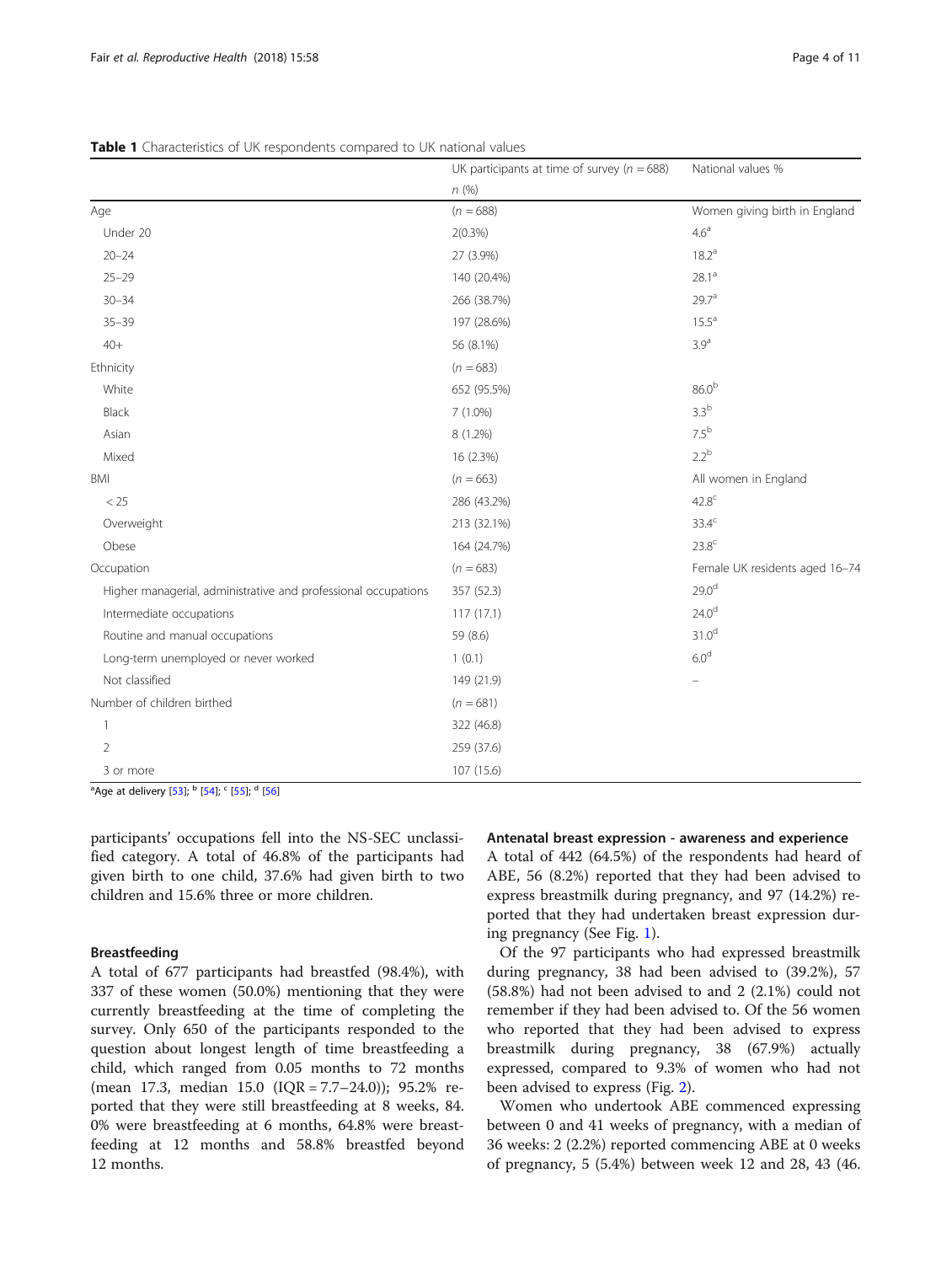<span id="page-4-0"></span>

7%) between weeks 28 and 37, and 44 (45.7%) from 37 weeks onwards. Women who had practiced ABE reported giving birth at a mean of 39.7 weeks gestation in their last pregnancy, which was similar to the 39.3 weeks mean length of gestation reported by women who did not undertake ABE.

## Opinions on antenatal breast expression

A majority of respondents, 398 (58.6%), were not sure if ABE was a good idea, with 233 (34.3%) of the respondents stating that they thought ABE was a good idea and 48 (7.1%) thinking ABE was not a good idea (See Table [2\)](#page-5-0). Previous practice of ABE was statistically significantly associated with opinion of ABE ( $p < 0.001$ ); the proportion of women who thought ABE was a good idea was highest in those who had undertaken ABE previously (78.4%), although 26.8% of those who had not previously undertaken ABE still thought ABE was a good idea.

A total of 547 (80.9%) of participants stated that they would consider doing ABE if it was found to help prepare for breastfeeding (See Table [2](#page-5-0)). Previous practice of ABE was significantly associated with whether participants would consider doing ABE in the future  $(p < 0.001)$ , with only one participant  $(1.0%)$  who had previously done ABE reporting she would not consider doing ABE again if it was found to be helpful to prepare for breastfeeding.

## Overweight and obese subgroups

In this sample, the proportion of women who had heard of ABE increased with increasing BMI group; 56.7% of women with a BMI of less than 25  $\text{kg/m}^2$  had heard of ABE compared to 63.2% of participants with a BMI within the overweight subgroup 78.7% within the obese subgroup (See Fig. [3\)](#page-5-0). This association showed statistical significance ( $p < 0.001$ ).

The proportion of women who thought ABE was a good idea also increased with increasing BMI group (See

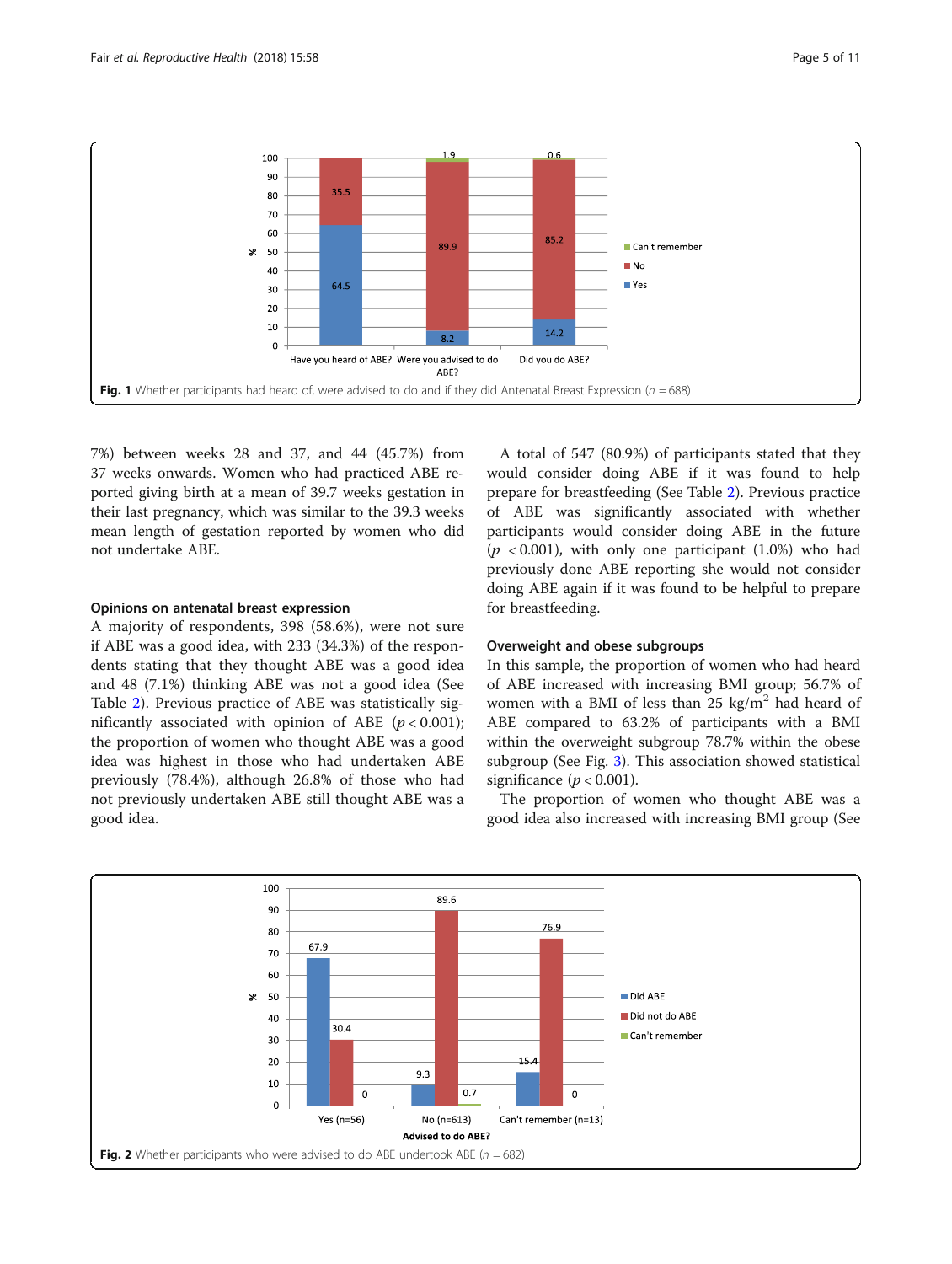#### <span id="page-5-0"></span>Table 2 Participants' opinions on ABE

|                                                                                       |           | All participants<br>n(%) | Previously undertaken ABE? |            |                   | BMI          |                              |                  |            |           |
|---------------------------------------------------------------------------------------|-----------|--------------------------|----------------------------|------------|-------------------|--------------|------------------------------|------------------|------------|-----------|
|                                                                                       |           |                          | Yes                        | <b>No</b>  | Can't<br>remember | $P$ value    | Under<br>$25 \text{ kg/m}^2$ | Overweight Obese |            | $P$ value |
|                                                                                       |           |                          | n(%)                       | n(%)       | n(%)              |              | n(%)                         | n(%)             | n(%)       |           |
| Is ABE a good idea?                                                                   | Yes       | 233 (34.3)               | 76 (78.4)                  | 153 (26.8) | (25.0)            | $+p < 0.001$ | 85 (30.2)                    | 67 (31.8)        | 76 (46.6)  | 0.007     |
|                                                                                       | <b>No</b> | 48 (7.1)                 | 1(1.0)                     | 47(8.2)    | 0(0.0)            |              | 19(6.8)                      | 15(7.1)          | 11(6.8)    |           |
|                                                                                       | Not sure  | 398 (58.6)               | 20(20.6)                   | 372 (65.0) | 3(75.0)           |              | 177 (63.0)                   | 129(61.1)        | 76 (46.6)  |           |
| Would you consider doing<br>ABE if it was found to help<br>prepare for breastfeeding? | Yes       | 547 (80.9)               | 94 (96.9)                  | 445 (78.1) | 4 (100)           | $+p < 0.001$ | 220 (79.4)                   | 175 (82.6)       | 134 (82.2) | 0.280     |
|                                                                                       | <b>No</b> | 43 (6.4)                 | 1(1.0)                     | 42 (7.4)   | 0(0.0)            |              | 15(5.4)                      | 13(6.1)          | 14(8.6)    |           |
|                                                                                       | Not sure  | 86 (12.7)                | 2(2.1)                     | 83 (14.5)  | 0(0.0)            |              | 42 (15.2)                    | 24(11.3)         | 15(9.2)    |           |

† Fisher Exact used as expected count < 5 in over 20% of cells

Fig. 3); 46.6% of obese participants thought it was a good idea, compared with 31.8% of those who were overweight and 30.2% of those with a BMI of less than 25 kg/m<sup>2</sup>, and this association was statistically significant ( $p = 0.007$ ). However, there was no significant association between BMI group and whether participants would consider doing ABE in the future  $(p = 0.280)$ .

## Qualitative data - Women's opinions on antenatal breast expression

Several themes emerged from the qualitative data (See Table [3\)](#page-6-0). Amongst participants who felt ABE was a good idea these were; beneficial when mother or baby have medical problems, and preparation for breastfeeding. The themes that emerged amongst participants who thought that ABE was not a good idea were; interfering with nature and harmful. For those who were unsure if ABE was a good idea the main theme was lack of knowledge.

## Positive perceptions

Participants who thought that ABE was a good idea felt it would be beneficial where mother or baby have

medical problems including gestational or pre-existing diabetes, previous breast surgery, complications after birth, prematurity, low blood sugars, admission to neonatal unit or difficulties feeding;

"If there are any complications during labour which meant that you were unable to feed initially (I.e. PPH [postpartum haemorrhage], or surgery was required taking you away from baby) baby could be spoon or cup feed colostrum. Equally if baby is struggling with blood sugars, jaundice, weight loss."

"I have type 1 diabetes, antenatal expression enabled me to collect colostrum and give it to my babies at birth preventing them from having low blood sugar."

They also referred to ABE as positive preparation for successful breastfeeding, including the opportunity to become more confident with the expressing technique that they could use again after the birth, establishing a supply of colostrum, encouraging the milk supply and avoiding the use of formula milk;

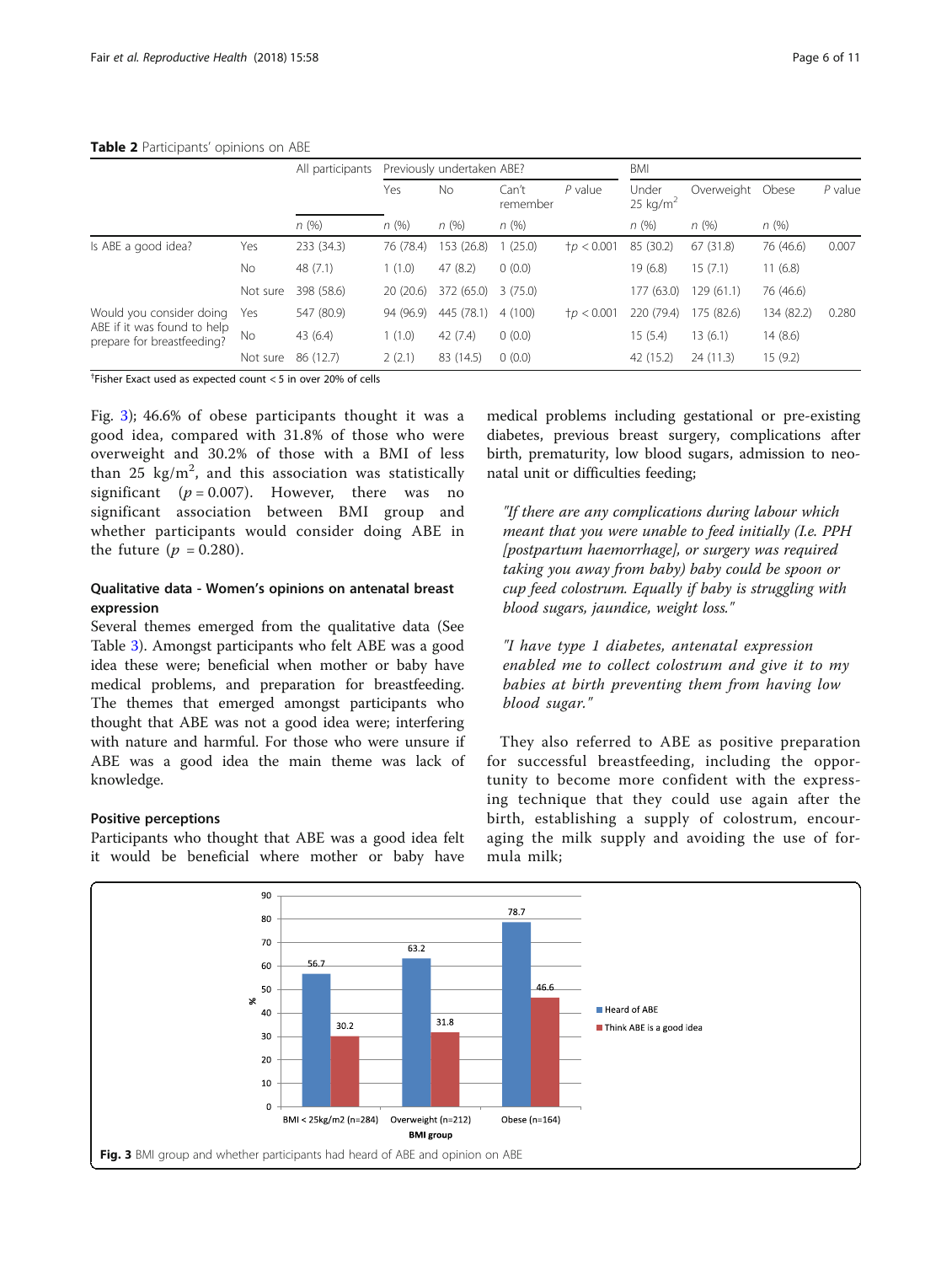<span id="page-6-0"></span>Table 3 Themes from the qualitative data

| Participant opinion on ABE       | Themes from qualitative data                         |                                                                                                                                                                               |  |  |  |  |
|----------------------------------|------------------------------------------------------|-------------------------------------------------------------------------------------------------------------------------------------------------------------------------------|--|--|--|--|
|                                  | Second order themes                                  | First order themes                                                                                                                                                            |  |  |  |  |
| It's a good idea                 | Beneficial when mother or baby have medical problems | Helpful if mother:<br>has gestational diabetes<br>has pre-existing diabetes<br>had breast surgery<br>has low supply<br>is unwell<br>has complications after birth             |  |  |  |  |
|                                  |                                                      | Beneficial if baby:<br>has low blood sugar<br>has to go to neonatal unit<br>is premature<br>has jaundice<br>has weight loss<br>has difficulty feeding<br>has tongue-tie       |  |  |  |  |
|                                  | Preparation for successful breastfeeding             | Gaining confidence with expressing technique<br>Establishing a supply of milk<br>Hormone stimulation<br>Encourage milk production and supply<br>Avoid the use of formula milk |  |  |  |  |
|                                  |                                                      | To promote labour                                                                                                                                                             |  |  |  |  |
| It's not a good idea             | Interfering with nature                              | Nature gets it right<br>Milk extraction should be after birth<br>Using up the colostrum<br>No need to interfere                                                               |  |  |  |  |
|                                  | Harmful                                              | May induce early labour or miscarriage<br>Painful<br>Stressful<br>Bullying women to do it                                                                                     |  |  |  |  |
| I'm not sure if it's a good idea | Lack of knowledge                                    | Never heard of it<br>Don't know of risks/benefits                                                                                                                             |  |  |  |  |

"A good idea to have some milk stored to avoid formula top ups if struggling to feed."

"I would have found it helpful…to have already got used to hand expressing as this was something I needed to do a lot once baby was born."

A few women also reported that ABE could be beneficial in promoting the onset of spontaneous labour;

"…It is used to induce labour naturally."

## Negative perceptions

Participants who felt that ABE was a bad idea raised concerns that it would be harmful; causing preterm labour, painful to undertake, stressful, and result from bullying women to do it. They were also concerned that it was interfering with the natural process of initiating breastfeeding;

"I worried it would cause early labour."

"Nature gets this right, no need to interfere."

"Worried of making that [colostrum] go and turn straight into milk when baby arrives."

## Uncertain perceptions

The predominant theme amongst the participants who were unsure if ABE was a good idea was their lack of knowledge; either that they had not heard of it or did not have enough information about the benefits or risks involved;

"Have never heard of it or its benefits /negatives."

"I didn't know it could be done."

"I…was never given any information."

The participants identified a number of factors that would encourage them to express breastmilk in pregnancy (See Table [4](#page-7-0)).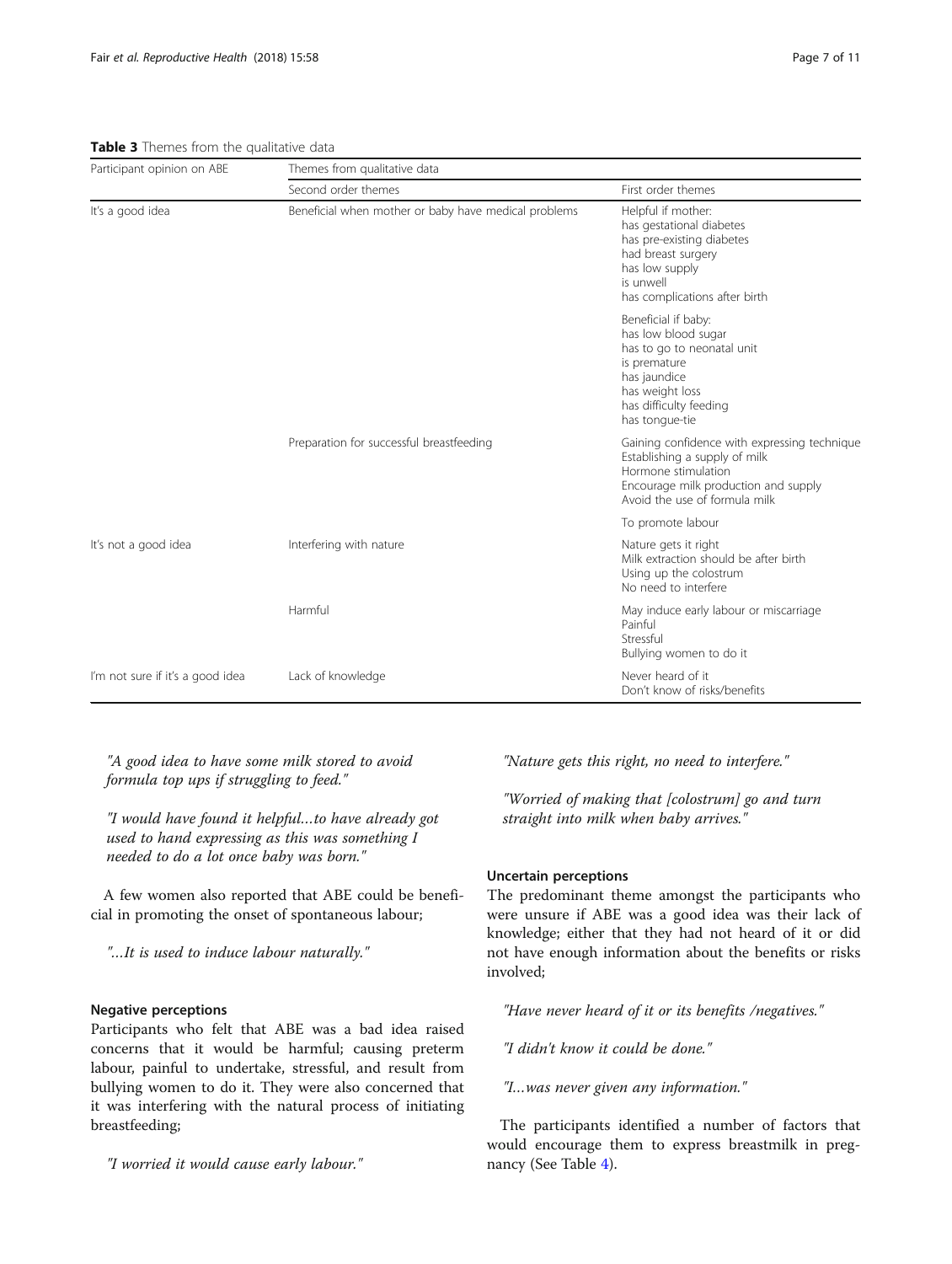<span id="page-7-0"></span>Table 4 rFactors that would encourage participants to express breastmilk in pregnancy

Having evidence-based information about ABE

If ABE was found to increase the likelihood of successful breastfeeding and avoiding the use of formula milk

If there were benefits to the baby

Any medical problems prior to the birth, such as diabetes

Knowing that the baby would have medical problems after birth

Reassurance of the safety of doing ABE

The support of midwives in the antenatal period

The provision of equipment to undertake ABE

#### **Discussion**

This cross-sectional study has provided insight into women's knowledge and practices surrounding ABE and the acceptability of ABE to mothers. These findings are important as implementation evidence, as this practice is already advised by midwives in many hospitals [[30](#page-9-0)–[43](#page-9-0)], and promoted in some lactation support literature [[29](#page-9-0), [45](#page-9-0)].

This survey demonstrated relatively high awareness, with more than half of the participants having heard of ABE. It also found relatively high compliance amongst women who had been advised to do ABE, with 67.9% of women reporting they had followed this advice. Soltani and Scott [[49](#page-9-0)] found lower compliance, with less than half of women who had been advised to express actually undertaking ABE. It is not clear why 32.1% of participants who had been advised to do ABE did not follow this advice and this warrants further investigation into the decision making process for undertaking ABE. Furthermore 20.6% of those who had undertaken ABE were unsure if ABE was a good idea, and further investigation into women's sources of knowledge about ABE is needed.

Although a majority of participants (57.8%) were unsure if ABE was a good idea, ABE was found to be largely acceptable to the women. A high proportion would consider doing ABE if it was found to beneficial (79.5%), including 96.9% of women who had previously done ABE and 78.1% of those who had not previously undertaken ABE. This reflects wider evidence which demonstrated that 95% of participants who had undertaken ABE would do it again if it was found to be safe and effective [\[46](#page-9-0)].

Participants identified ABE as a form of preparation for breastfeeding and helpful in avoiding the use of formula milk. This reflects other findings that women who undertake ABE report increased confidence and readiness for breastfeeding, the benefit of learning the technique to use postnatally, and a reduced need for artificial milk supplementation [\[46](#page-9-0)].

Concerns raised by participants about the potential of ABE to cause harm included the pain of the procedure and the risk of causing preterm labour. Forster et al. [[46](#page-9-0)]

reported 19.2% of women undertaking ABE experienced nipple pain and 26% experienced Braxton Hicks or contractions, although none attributed ABE to the onset of spontaneous labour. This survey did not enable us to determine if ABE had any impact on timing of the onset of labour. While a large multi-centred randomised controlled trial of women with diabetes in pregnancy who were at low risk of complications suggested no impact on gestational age at delivery from the practice of ABE [[48\]](#page-9-0), other smaller studies with less stringent eligibility criteria have suggested both a trend towards lower gestational age at delivery and an increased rate of special care baby admissions for babies whose mothers had undertaken ABE  $[46, 49]$  $[46, 49]$  $[46, 49]$  $[46, 49]$ . Further evidence about the safety of ABE is therefore needed, particularly in pregnant women without diabetes. It is notable that a large proportion (54.3%) of women in this survey who undertook ABE commenced ABE prior to 37 weeks of pregnancy, and it is important to inform women if they decide to undertake ABE that commencing after 37 weeks of pregnancy will reduce the likelihood of preterm birth [\[49\]](#page-9-0).

Women of childbearing age in this survey who were in the overweight or obese subgroups were more likely to have heard of ABE and were more likely to think that ABE was a good idea, and were no less likely, than women of normal weight, to undertaken it if it was found to be helpful for breastfeeding. This is significant as women in the overweight or obese subgroups typically have higher rates of medical problems such as diabetes [[6,](#page-8-0) [23\]](#page-9-0) and lower rates of successful breastfeeding outcomes [\[6](#page-8-0)–[13\]](#page-9-0). If the safety and efficacy of ABE is established, they could therefore be considered to be an important target group for this intervention.

## Strengths and limitations

This survey included a large sample of women from a wide spread of UK locations. Comparing UK participants' characteristics with national population data from England, demonstrated that this sample were more predominantly of a white ethnic group and there were a considerably lower proportion of Asian respondents. The sample was also older and of higher socioeconomic status, as indicated by occupation, than the current childbearing population, and hence some of their views and experiences may not be representative. The BMI distribution of the UK participants was very similar to that in the national population.

Undertaking this survey using online technology facilitated wide access and a high response rate that covered wide geographical areas with minimum resources. A maternity user group representative leading survey recruitment may have been an advantage to encourage such a large response rate. However, as a retrospective, self-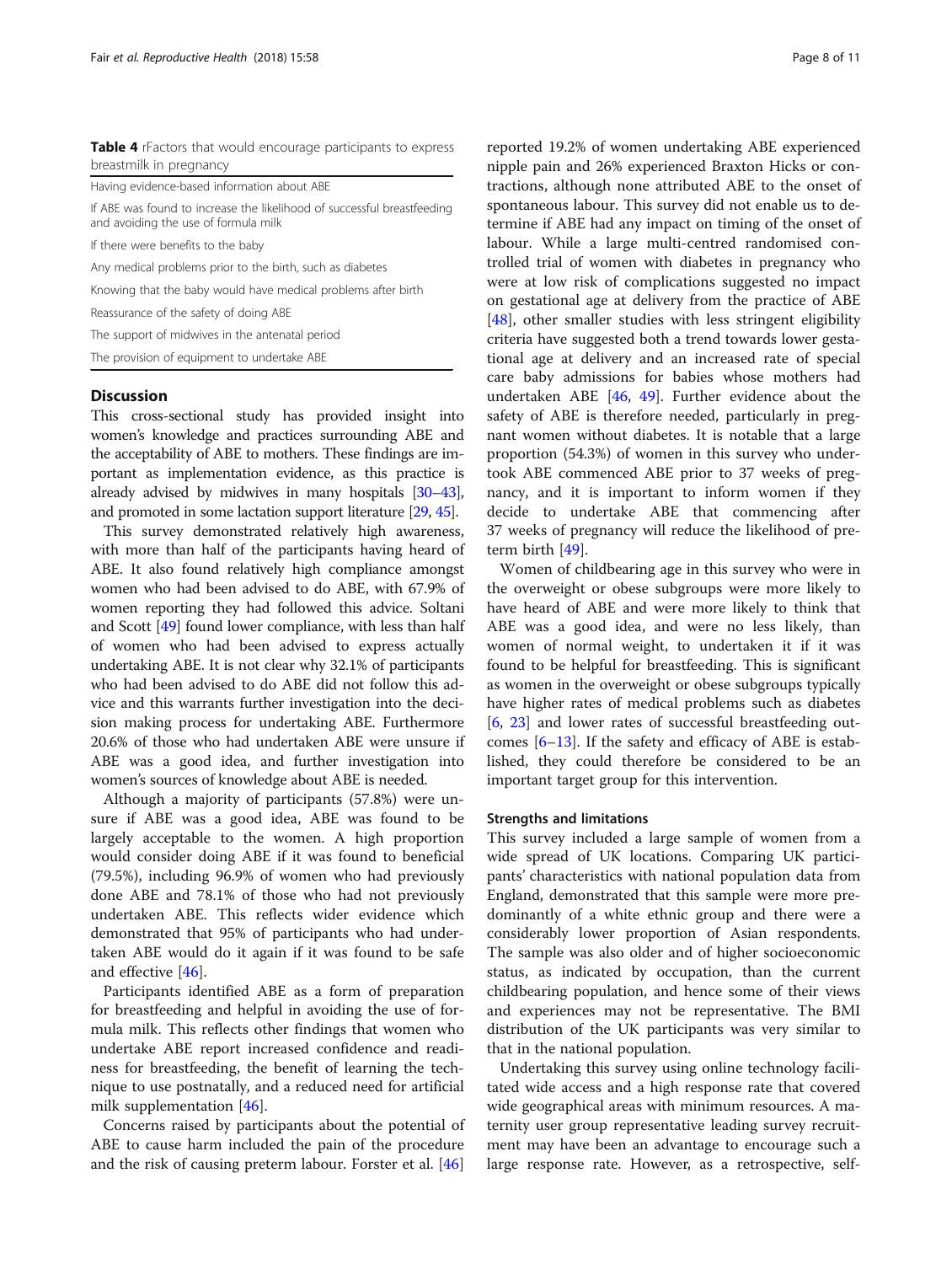<span id="page-8-0"></span>reported questionnaire, it may have been subject to selective recall bias. The sample demonstrated a much higher breastfeeding rate than that of the national childbearing population in England; 98.4% of the participants reported they had breastfed, compared with the national breastfeeding rate of 74.3% at birth [\[52](#page-9-0)]. The participants had also breastfed for longer with 95.2% breastfeeding at 8 weeks compared to the national figure for England of 43.8% [[52](#page-9-0)], and 84.0% reported breastfeeding at 6 months, compared to 34% of the national childbearing population [5]. This was therefore a self-selected sample of women who were highly motivated and successful breastfeeding mothers, and may not represent the opinions of the wider population. Nevertheless, even assuming a higher rate of motivation, a large proportion had concerns for implementing ABE and in depth analysis of their views are worthy of further investigation and consideration.

## Conclusion

Amongst women who have breastfed, many have heard of ABE, and compliance with advice to undertake ABE is relatively high. ABE appears to be acceptable to many women, including those in overweight or obese subgroups. However, the benefit and safety of ABE needs to be established to address the needs of childbearing women for evidence-based information about this practice. If ABE is demonstrated to be beneficial in the promotion of breastfeeding, overweight and obese pregnant women could be an important target group for this intervention.

## Additional file

[Additional file 1:](https://doi.org/10.1186/s12978-018-0497-4) Map showing geographical distribution of UK respondents  $(n = 688)$ . (DOCX 432 kb)

#### Abbreviations

ABE: Antenatal breast expression; BMI: Body mass index; IQR: Interquartile range; NS-SEC: National Statistics Socio-economic Classification; PPH: Postpartum haemorrhage; SD: Standard deviation; UK: United Kingdom

#### Acknowledgements

First of all, we would like to thank all the women who completed the online survey. We thank South Yorkshire Collaboration for Leadership in Applied Health Research and Care (CLAHRC-SY) for funding Helen Watson's involvement in the project, and Jo Cooke for facilitating this involvement. NIHR CLAHRC for South Yorkshire acknowledges funding from the Health Education England (HEE). The views and opinions expressed are those of the authors, and not necessarily those of the NHS, HEE, or the Department of Health. Further details can be found at <http://clahrc-sy.nihr.ac.uk/>. We would also like to thank Karen Kilner for her advice on the statistical analysis undertaken in this work.

## Funding

No external funding was allocated to this project.

#### Availability of data and materials

The datasets analysed during the current study are available from the corresponding author on reasonable request.

#### Authors' contributions

FF - study conception and survey design, cleaned and analysed the data, revised the manuscript, approved the final manuscript. HW - cleaned and analysed the data, prepared the initial manuscript draft, approved the final manuscript. RG - study conception and survey design, maternity user group liaison, lead survey distribution and promotion, approved the final manuscript. HS - study conception and survey design, revised the manuscript, approved the final manuscript.

#### Ethics approval and consent to participate

Ethical approval was obtained from Sheffield Hallam University Research Ethics Committee, study ID: 2015–16/ HWB-HSC-14.Consent was assumed inherent for the participants who completed the questionnaire voluntarily.

#### Consent for publication

Not applicable

#### Competing interests

The authors declare that they have no competing interests.

#### Publisher's Note

Springer Nature remains neutral with regard to jurisdictional claims in published maps and institutional affiliations.

#### Author details

<sup>1</sup> Faculty of Health and Wellbeing, Sheffield Hallam University, Collegiate Crescent, Sheffield, UK. <sup>2</sup>Sheffield Maternity Services Liaison Committee and Sheffield user group charity – Forging Families, Sheffield, UK.

#### Received: 26 June 2017 Accepted: 19 March 2018 Published online: 04 April 2018

#### References

- 1. WHO. The optimal duration of exclusive breastfeeding. Report of the expert consultation. Geneva: WHO; 2001. [http://apps.who.int/iris/bitstream/10665/](http://apps.who.int/iris/bitstream/10665/67219/1/WHO_NHD_01.09.pdf?ua=1) [67219/1/WHO\\_NHD\\_01.09.pdf?ua=1.](http://apps.who.int/iris/bitstream/10665/67219/1/WHO_NHD_01.09.pdf?ua=1) Accessed 10 Sept 2016
- 2. Eidelman AI, Schanler RJ, Johnston M, et al. Breastfeeding and the use of human milk. American Academy of Pediatrics policy statement. Pediatrics. 2012;129:e827–41.
- 3. Salone LR, Vann WF Jr, Dee DL. Breastfeeding. An overview of oral and general health benefits. J Am Dent Assoc. 2013;144(2):143–51. [https://doi.](https://doi.org/10.14219/jada.archive.2013.0093) [org/10.14219/jada.archive.2013.0093](https://doi.org/10.14219/jada.archive.2013.0093).
- 4. Lessen R, Kavanagh K. Position of the academy of nutrition and dietetics: promoting and supporting breastfeeding. J Acad Nutr Diet. 2015; [https://](https://doi.org/10.1016/j.jand.2014.12.014) [doi.org/10.1016/j.jand.2014.12.014.](https://doi.org/10.1016/j.jand.2014.12.014)
- 5. McAndrew F, et al. (2012) infant feeding survey 2010. Leeds: Health and Social Care Information Centre; 2012. [http://content.digital.nhs.uk/](http://content.digital.nhs.uk/catalogue/PUB08694/Infant-Feeding-Survey-2010-Consolidated-Report.pdf) [catalogue/PUB08694/Infant-Feeding-Survey-2010-Consolidated-Report.pdf](http://content.digital.nhs.uk/catalogue/PUB08694/Infant-Feeding-Survey-2010-Consolidated-Report.pdf). Accessed 1 Oct 2016
- 6. Amir LH, Donath S. A systematic review of maternal obesity and breastfeeding intention, initiation and duration. BMC Pregnancy Childbirth. 2007; <https://doi.org/10.1186/1471-2393-7-9>.
- 7. Mok E, Multon C, Piguel L, Barroso E, Goua V, Christin P, et al. Decreased full breastfeeding, altered practices, perceptions, and infant weight change of prepregnant obese women: a need for extra support. Pediatrics. 2008; <https://doi.org/10.1542/peds.2007-2747>.
- 8. Krause KM, Lovelady CA, Østbye T. Predictors of breastfeeding in overweight and obese women: data from active mothers postpartum (AMP). Mater Child Health J. 2011; [https://doi.org/10.1007/s10995-010-0667-7.](https://doi.org/10.1007/s10995-010-0667-7)
- 9. Lepe M, Bacardí Gascón M, Castañeda-González LM, Pérez Morales ME, Jiménez CA. Effect of maternal obesity on lactation: systematic review. Nutr Hosp. 2011; [https://doi.org/10.1590/S0212-16112011000600012.](https://doi.org/10.1590/S0212-16112011000600012)
- 10. Wojcicki JM. Maternal prepregnancy body mass index and initiation and duration of breastfeeding: a review of the literature. J Women's Health. 2011; [https://doi.org/10.1089/jwh.2010.2248.](https://doi.org/10.1089/jwh.2010.2248)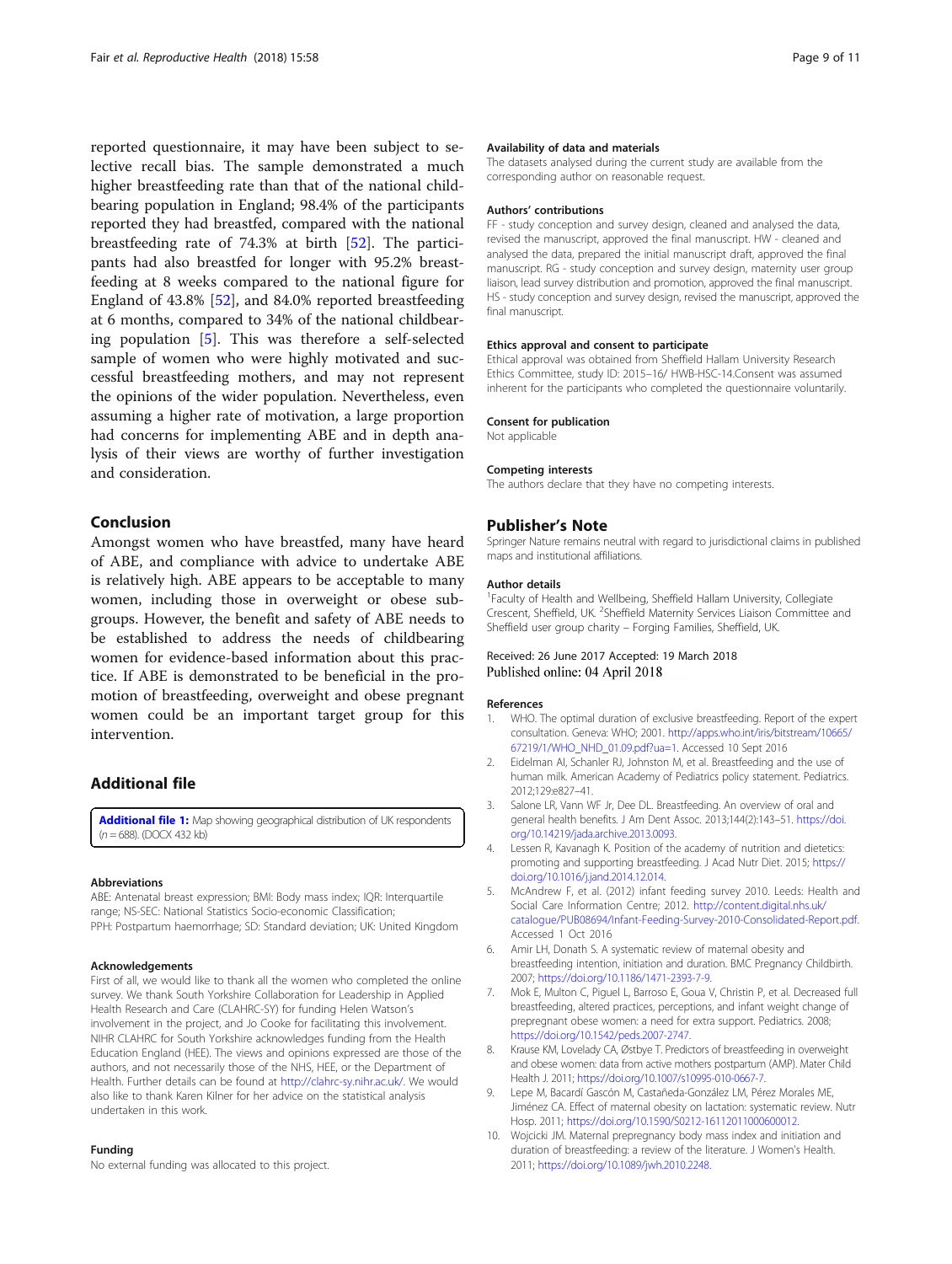- <span id="page-9-0"></span>11. Thompson LA, Zhang S, Black E, Das R, Ryngaert M, Sullivan S, et al. The association of maternal pre-pregnancy body mass index with breastfeeding initiation. Mater Child Health J. 2013; <https://doi.org/10.1007/s10995-012-1204-7>.
- 12. Hauff LE, Leonard SA, Rasmussen KM. Associations of maternal obesity and psychosocial factors with breastfeeding intention, initiation, and duration. Am J Clin Nutr. 2014; [https://doi.org/10.3945/ajcn.113.071191.](https://doi.org/10.3945/ajcn.113.071191)
- 13. Babendure JB, Reifsnider E, Mendias E, Moramarco MW, Davila YR. Reduced breastfeeding rates among obese mothers: a review of contributing factors, clinical considerations and future directions. Int Breastfeed J. 2015; [https://](https://doi.org/10.1186/s13006-015-0046-5) [doi.org/10.1186/s13006-015-0046-5](https://doi.org/10.1186/s13006-015-0046-5).
- 14. Turcksin R, et al. Maternal obesity and breastfeeding intention, initiation, intensity and duration: a systematic review. Mater Child Nutr. 2014; [https://](https://doi.org/10.1111/j.1740-8709.2012.00439) [doi.org/10.1111/j.1740-8709.2012.00439](https://doi.org/10.1111/j.1740-8709.2012.00439).
- 15. Stevens G, et al. National, regional, and global trends in adult overweight and obesity prevalences. Popul Health Metrics. 2012; [https://doi.org/10.](https://doi.org/10.1186/1478-7954-10-22) [1186/1478-7954-10-22.](https://doi.org/10.1186/1478-7954-10-22)
- 16. Ng M, et al. Global, regional, and national prevalence of overweight and obesity in children and adults during 1980–2013: a systematic analysis for the global burden of disease study 2013. Lancet. 2014; [https://doi.org/10.](https://doi.org/10.1016/S0140-6736(14)60460-8) [1016/S0140-6736\(14\)60460-8.](https://doi.org/10.1016/S0140-6736(14)60460-8)
- 17. Guelinckx I, Devlieger R, Bogaerts A, Pauwels S, Vansant G. The effect of prepregnancy BMI on intention, initiation and duration of breast-feeding. Public Health Nutr. 2012; [https://doi.org/10.1017/S1368980011002667.](https://doi.org/10.1017/S1368980011002667)
- 18. Leonard SA, Labiner-Wolfe J, Geraghty SR, Rasmussen KM. Associations between high prepregnancy body mass index,breast-milk expression, and breast-milk production and feeding. Am J Clin Nutr. 2011; [https://doi.org/10.](https://doi.org/10.3945/ajcn.110.002352) [3945/ajcn.110.002352](https://doi.org/10.3945/ajcn.110.002352).
- 19. Chapman DJ, Perez-Escamilla R. Maternal perception of the onset of lactation is a valid, public health indicator of lactogenesis stage II. J Nutr. 2000;130:2972–80.
- 20. Neville MC, Morton J. Physiology and endocrine changes underlying human lactogenesis II. J Nutr. 2001;131:3005S–8S.
- 21. Hartmann P, Cregan M. Lactogenesis and the effects of insulin-dependent diabetes mellitus and prematurity. J Nutr. 2001;131:3016S–20S.
- 22. Hilson JA, Rasmussen KM, Kjolhede CL. High prepregnant body mass index is associated with poor lactation outcomes among white, rural women independent of psychosocial and demographic correlates. J Hum Lact. 2004; [https://doi.org/10.1177/0890334403261345.](https://doi.org/10.1177/0890334403261345)
- 23. Marchi J, Berg M, Dencker A, Olander EK, Begley C. Risks associated with obesity in pregnancy, for the mother and baby: a systematic review of reviews. Obes Rev. 2015;16:621–38.
- 24. Rasmussen KM, Kjolhede CL. Prepregnant overweight and obesity diminish the prolactin response to suckling in the first week postpartum. Pediatrics. 2004;113:e465–71.
- 25. Singh G, Chouban R, Sidhu K. Effect of antenatal expression of breastmilk at term in reducing breastfeeding failures. Med J Armed Forces of India. 2009; [https://doi.org/10.1016/S0377-1237\(09\)80125-1.](https://doi.org/10.1016/S0377-1237(09)80125-1)
- 26. West D, Marasco L. Getting your milk supply off to a good start. The breastfeeding mother's guide to making more milk. New York: McGraw-Hill; 2009.
- 27. East CE, Dolan WJ, Forster DA. Antenatal breast milk expression by women with diabetes for improving infant outcomes. Cochrane Database Syst Rev. 2014;7:CD010408.
- 28. Cox SG. Expressing and storing colostrum antenatally for use in the newborn period. Breastfeed Rev. 2006;143:11–6.
- 29. Britain LLLG. Antenatal expression of colostrum. Information sheet no. 2811. Nottingham, Great Britain: LaLeche League Great Britain; 2010.
- 30. Blackpool Teaching Hospitals NHS Foundation Trust. Antenatal Banking of Colostrum. 2012. [http://www.bfwh.nhs.uk/wp-content/uploads/2015/08/](http://www.bfwh.nhs.uk/wp-content/uploads/2015/08/PL716.pdf) [PL716.pdf](http://www.bfwh.nhs.uk/wp-content/uploads/2015/08/PL716.pdf). Accessed 31 May 2017.
- 31. Buckinghamshire Healthcare NHS Trust. Antenatal hand expression. 2016. [http://](http://www.buckshealthcare.nhs.uk/Downloads/Patient-leaflets-pregnancy-labour-and-postnatal-care/Antenatal%20hand%20expression.pdf) [www.buckshealthcare.nhs.uk/Downloads/Patient-leaflets-pregnancy-labour-and](http://www.buckshealthcare.nhs.uk/Downloads/Patient-leaflets-pregnancy-labour-and-postnatal-care/Antenatal%20hand%20expression.pdf)[postnatal-care/Antenatal%20hand%20expression.pdf.](http://www.buckshealthcare.nhs.uk/Downloads/Patient-leaflets-pregnancy-labour-and-postnatal-care/Antenatal%20hand%20expression.pdf) Accessed 31 May 2017.
- 32. Dartford and Gravesham NHS Trust. Expressing your breastmilk in pregnancy. 2014. [http://www.google.co.uk/url?sa=t&rct=j&q=&esrc=](http://www.google.co.uk/url?sa=t&rct=j&q=&esrc=s&source=web&cd=10&cad=rja&uact=8&ved=0ahUKEwjxrLnep5rUAhWpJsAKHWV_BdcQFghiMAk&url=http%3A%2F%2Fwww.dvh.nhs.uk%2FEasySiteWeb%2FGatewayLink.aspx%3FalId%3D165903&usg=AFQjCNFc0ofNv5-rbnURq2RJmYxgQ_eL9g) [s&source=web&cd=10&cad=rja&uact=8&ved=](http://www.google.co.uk/url?sa=t&rct=j&q=&esrc=s&source=web&cd=10&cad=rja&uact=8&ved=0ahUKEwjxrLnep5rUAhWpJsAKHWV_BdcQFghiMAk&url=http%3A%2F%2Fwww.dvh.nhs.uk%2FEasySiteWeb%2FGatewayLink.aspx%3FalId%3D165903&usg=AFQjCNFc0ofNv5-rbnURq2RJmYxgQ_eL9g) [0ahUKEwjxrLnep5rUAhWpJsAKHWV\\_BdcQFghiMAk&url=](http://www.google.co.uk/url?sa=t&rct=j&q=&esrc=s&source=web&cd=10&cad=rja&uact=8&ved=0ahUKEwjxrLnep5rUAhWpJsAKHWV_BdcQFghiMAk&url=http%3A%2F%2Fwww.dvh.nhs.uk%2FEasySiteWeb%2FGatewayLink.aspx%3FalId%3D165903&usg=AFQjCNFc0ofNv5-rbnURq2RJmYxgQ_eL9g) [http%3A%2F%2Fwww.dvh.nhs.uk%2FEasySiteWeb%2FGatewayLink.](http://www.google.co.uk/url?sa=t&rct=j&q=&esrc=s&source=web&cd=10&cad=rja&uact=8&ved=0ahUKEwjxrLnep5rUAhWpJsAKHWV_BdcQFghiMAk&url=http%3A%2F%2Fwww.dvh.nhs.uk%2FEasySiteWeb%2FGatewayLink.aspx%3FalId%3D165903&usg=AFQjCNFc0ofNv5-rbnURq2RJmYxgQ_eL9g) [aspx%3FalId%3D165903&usg=AFQjCNFc0ofNv5-rbnURq2RJmYxgQ\\_eL9g.](http://www.google.co.uk/url?sa=t&rct=j&q=&esrc=s&source=web&cd=10&cad=rja&uact=8&ved=0ahUKEwjxrLnep5rUAhWpJsAKHWV_BdcQFghiMAk&url=http%3A%2F%2Fwww.dvh.nhs.uk%2FEasySiteWeb%2FGatewayLink.aspx%3FalId%3D165903&usg=AFQjCNFc0ofNv5-rbnURq2RJmYxgQ_eL9g) Accessed 31 May 2017.
- 33. Derby Teaching Hospital NHS Foundation Trust. Antenatal hand expression of colostrum, draft guideline. Derby: Derby Hosital; 2007.
- 34. Guys and St Thomas' NHS Foundation Trust. Information about antenatal hand expressing from 37 weeks. 2016. [http://www.guysandstthomas.nhs.uk/](http://www.guysandstthomas.nhs.uk/resources/patient-information/maternity/antenatal-hand-expressing-from-37-weeks.pdf) [resources/patient-information/maternity/antenatal-hand-expressing-from-37](http://www.guysandstthomas.nhs.uk/resources/patient-information/maternity/antenatal-hand-expressing-from-37-weeks.pdf) [weeks.pdf.](http://www.guysandstthomas.nhs.uk/resources/patient-information/maternity/antenatal-hand-expressing-from-37-weeks.pdf) Accessed 31 May 2017.
- 35. Kettering General Hospital NHS Foundation Trust. Women and Child Health. Antenatal Hand Expressing. Patient information. 2015. Leaflet [http://](http://webcache.googleusercontent.com/search?q=cache:twalAGhsJK0J:www.kgh.nhs.uk/EasysiteWeb/getresource.axd%3FAssetID%3D12848%26type%3Dfull%26servicetype%3DAttachment+&cd=1&hl=en&ct=clnk&gl=uk) [webcache.googleusercontent.com/search?q=cache:twalAGhsJK0J:www.kgh.](http://webcache.googleusercontent.com/search?q=cache:twalAGhsJK0J:www.kgh.nhs.uk/EasysiteWeb/getresource.axd%3FAssetID%3D12848%26type%3Dfull%26servicetype%3DAttachment+&cd=1&hl=en&ct=clnk&gl=uk) [nhs.uk/EasysiteWeb/getresource.](http://webcache.googleusercontent.com/search?q=cache:twalAGhsJK0J:www.kgh.nhs.uk/EasysiteWeb/getresource.axd%3FAssetID%3D12848%26type%3Dfull%26servicetype%3DAttachment+&cd=1&hl=en&ct=clnk&gl=uk) [axd%3FAssetID%3D12848%26type%3Dfull%26servicetype%3DAttachment](http://webcache.googleusercontent.com/search?q=cache:twalAGhsJK0J:www.kgh.nhs.uk/EasysiteWeb/getresource.axd%3FAssetID%3D12848%26type%3Dfull%26servicetype%3DAttachment+&cd=1&hl=en&ct=clnk&gl=uk) [+&cd=1&hl=en&ct=clnk&gl=uk](http://webcache.googleusercontent.com/search?q=cache:twalAGhsJK0J:www.kgh.nhs.uk/EasysiteWeb/getresource.axd%3FAssetID%3D12848%26type%3Dfull%26servicetype%3DAttachment+&cd=1&hl=en&ct=clnk&gl=uk). Accessed 31 May 2017.
- 36. Lancashire Teaching Hospitals. NHS Foundation Trust. Expressing your Milk Antenatally. 2015. [https://www.lancsteachinghospitals.nhs.uk/download.](https://www.lancsteachinghospitals.nhs.uk/download.cfm?doc=docm93jijm4n3852) [cfm?doc=docm93jijm4n3852.](https://www.lancsteachinghospitals.nhs.uk/download.cfm?doc=docm93jijm4n3852) Accessed 31 May 2017.
- Royal Berkshire NHS Foundation Trust. Expressing colostrum in pregnancy 2016. [http://www.royalberkshire.nhs.uk/patient-information-leaflets/](http://www.royalberkshire.nhs.uk/patient-information-leaflets/maternity---expressing-colostrum.htm) maternity—[expressing-colostrum.htm.](http://www.royalberkshire.nhs.uk/patient-information-leaflets/maternity---expressing-colostrum.htm) Accessed 31 May 2017.
- 38. Royal Cornwall Hospitals. Antental hand expressing of breastmilk for type 1, type 2 or gestational diabetes. Clinical Guideline. 2016. [http://www.rcht.nhs.](http://www.rcht.nhs.uk/DocumentsLibrary/RoyalCornwallHospitalsTrust/Clinical/MidwiferyAndObstetrics/BreastmilkGuidelinesForAntenatalHandExpressingOf.pdf) [uk/DocumentsLibrary/RoyalCornwallHospitalsTrust/Clinical/](http://www.rcht.nhs.uk/DocumentsLibrary/RoyalCornwallHospitalsTrust/Clinical/MidwiferyAndObstetrics/BreastmilkGuidelinesForAntenatalHandExpressingOf.pdf) [MidwiferyAndObstetrics/BreastmilkGuidelinesForAntenatalHandExpressingOf.](http://www.rcht.nhs.uk/DocumentsLibrary/RoyalCornwallHospitalsTrust/Clinical/MidwiferyAndObstetrics/BreastmilkGuidelinesForAntenatalHandExpressingOf.pdf) [pdf](http://www.rcht.nhs.uk/DocumentsLibrary/RoyalCornwallHospitalsTrust/Clinical/MidwiferyAndObstetrics/BreastmilkGuidelinesForAntenatalHandExpressingOf.pdf) Accessed 31 May 2017.
- 39. Royal Surrey County Hospital NHS Foundation Trust. Expressing your breastmilk in pregnancy. 2014. [http://www.royalsurrey.nhs.uk/wp-content/](http://www.royalsurrey.nhs.uk/wp-content/uploads/2015/09/PIN072_Expressing_your_breast_milk_in_pregnancy_w.pdf) [uploads/2015/09/PIN072\\_Expressing\\_your\\_breast\\_milk\\_in\\_pregnancy\\_w.](http://www.royalsurrey.nhs.uk/wp-content/uploads/2015/09/PIN072_Expressing_your_breast_milk_in_pregnancy_w.pdf) [pdf](http://www.royalsurrey.nhs.uk/wp-content/uploads/2015/09/PIN072_Expressing_your_breast_milk_in_pregnancy_w.pdf). Accessed 31 May 2017.
- 40. Sandwell and West Birmingham NHS Trust. Expressing your milk antenatally. 2014. [http://www.swbh.nhs.uk/wp-content/uploads/2012/06/Expressing](http://www.swbh.nhs.uk/wp-content/uploads/2012/06/Expressing-your-milk-antenatally-ML4692.pdf)[your-milk-antenatally-ML4692.pdf](http://www.swbh.nhs.uk/wp-content/uploads/2012/06/Expressing-your-milk-antenatally-ML4692.pdf). Accessed 31 May 2017.
- 41. South Devon Healthcare NHS Foundation Trust. Breatsfeeding information for women. 2015. [http://www.torbayandsouthdevon.nhs.uk/uploads/25120.](http://www.torbayandsouthdevon.nhs.uk/uploads/25120.pdf) [pdf](http://www.torbayandsouthdevon.nhs.uk/uploads/25120.pdf) Accessed 31 May 2017.
- 42. Southend University Hospital NHS Foundation Trust. Antenatal expressing and storage of your colostrum. 2015. [http://www.southend.nhs.uk/media/](http://www.southend.nhs.uk/media/180174/antenatal_expressing_and_storage_of_your_colostrum_sou4353_037980_0715_v1_web.pdf) [180174/antenatal\\_expressing\\_and\\_storage\\_of\\_your\\_colostrum\\_sou4353\\_](http://www.southend.nhs.uk/media/180174/antenatal_expressing_and_storage_of_your_colostrum_sou4353_037980_0715_v1_web.pdf) [037980\\_0715\\_v1\\_web.pdf](http://www.southend.nhs.uk/media/180174/antenatal_expressing_and_storage_of_your_colostrum_sou4353_037980_0715_v1_web.pdf). Accessed 31 May 2017.
- 43. Wrightington, Wigan and Leigh NHS Foundation Trust. Colostrum harvesting/expressing your milk in the antenatal period. 2017. [https://www.](https://www.wwl.nhs.uk/Library/All_New_PI_Docs/Audio_Leaflets/Obstetrics/colostrum/obs050_colostrum_harvesting619v3.pdf) [wwl.nhs.uk/Library/All\\_New\\_PI\\_Docs/Audio\\_Leaflets/Obstetrics/colostrum/](https://www.wwl.nhs.uk/Library/All_New_PI_Docs/Audio_Leaflets/Obstetrics/colostrum/obs050_colostrum_harvesting619v3.pdf) [obs050\\_colostrum\\_harvesting619v3.pdf.](https://www.wwl.nhs.uk/Library/All_New_PI_Docs/Audio_Leaflets/Obstetrics/colostrum/obs050_colostrum_harvesting619v3.pdf) Accessed 31 May 2017.
- 44. Pathak S. Practice of antenatal breast expression in National Health Service in England. Int J Health Res Medico Legal Pract. 2017;3:12–4.
- 45. Association of Breastfeeding Mothers. Expressing your milk before your baby arrives: antenatal expression of colostrum. 2017. [https://abm.me.uk/expressing](https://abm.me.uk/expressing-milk-baby-arrives-antenatal-expression-colostrum/)[milk-baby-arrives-antenatal-expression-colostrum/.](https://abm.me.uk/expressing-milk-baby-arrives-antenatal-expression-colostrum/) Accessed 31 May 2017.
- 46. Forster DA, McEgan K, Ford R, Moorhead A, Opie G, Walker S, et al. Diabetes and antenatal milk expressing: a pilot project to inform the development of a randomised controlled trial. Midwifery. 2011;27:209–14.
- 47. Chapman T, Pincombe J, Harris N. Antenatal breast expression: a critical review of the literature. Midwifery. 2013; [https://doi.org/10.1016/j.midw.](https://doi.org/10.1016/j.midw.2011.12.013) [2011.12.013.](https://doi.org/10.1016/j.midw.2011.12.013)
- 48. Forster DA, Moorhead AM, Jacobs SE, et al. Advising women with diabetes in pregnancy to express breastmilk in late pregnancy (diabetes and antenatal milk expressing [DAME]): a multicentre, unblinded, randomised controlled trial. Lancet. 2017;389:2204–13.
- 49. Soltani H, Scott AMS. Antenatal breast expression in women with diabetes: outcomes from a retrospective cohort study. Int Breastfeed J. 2012; [https://](https://doi.org/10.1186/1746-4358-7-18) [doi.org/10.1186/1746-4358-7-18](https://doi.org/10.1186/1746-4358-7-18).
- 50. WHO. BMI Classification. 2016. [http://apps.who.int/bmi/index.jsp?introPage=](http://apps.who.int/bmi/index.jsp?introPage=intro_3.html) [intro\\_3.html](http://apps.who.int/bmi/index.jsp?introPage=intro_3.html). Accessed 8 July 2016.
- 51. ONS. Volume 3 The National Statistics Socio-economic Classification: (Rebased on the SOC2010) User Manual. 2010. [http://webarchive.](http://webarchive.nationalarchives.gov.uk/20160105160709/http://www.ons.gov.uk/ons/guide-method/classifications/current-standard-classifications/soc2010/soc2010-volume-3-ns-sec%2D-rebased-on-soc2010%2D-user-manual/index.html) [nationalarchives.gov.uk/20160105160709/http://www.ons.gov.uk/ons/](http://webarchive.nationalarchives.gov.uk/20160105160709/http://www.ons.gov.uk/ons/guide-method/classifications/current-standard-classifications/soc2010/soc2010-volume-3-ns-sec%2D-rebased-on-soc2010%2D-user-manual/index.html) [guide-method/classifications/current-standard-classifications/soc2010/](http://webarchive.nationalarchives.gov.uk/20160105160709/http://www.ons.gov.uk/ons/guide-method/classifications/current-standard-classifications/soc2010/soc2010-volume-3-ns-sec%2D-rebased-on-soc2010%2D-user-manual/index.html) [soc2010-volume-3-ns-sec%2D-rebased-on-soc2010%2D-user-manual/](http://webarchive.nationalarchives.gov.uk/20160105160709/http://www.ons.gov.uk/ons/guide-method/classifications/current-standard-classifications/soc2010/soc2010-volume-3-ns-sec%2D-rebased-on-soc2010%2D-user-manual/index.html) [index.html.](http://webarchive.nationalarchives.gov.uk/20160105160709/http://www.ons.gov.uk/ons/guide-method/classifications/current-standard-classifications/soc2010/soc2010-volume-3-ns-sec%2D-rebased-on-soc2010%2D-user-manual/index.html) Accessed 8 July 2016.
- 52. NHS England. NHS England statistical release breastfeeding initiation and breastfeeding prevalence 6–8 weeks. 2015. [https://www.england.nhs.uk/](https://www.england.nhs.uk/statistics/wp-content/uploads/sites/2/2014/03/Breastfeeding-1516Q11.pdf) [statistics/wp-content/uploads/sites/2/2014/03/Breastfeeding-1516Q11.pdf.](https://www.england.nhs.uk/statistics/wp-content/uploads/sites/2/2014/03/Breastfeeding-1516Q11.pdf) Accessed 29 Sept 2016.
- 53. HSCIC. Hospital Episode Statistics. NHS Maternity Statistics England, 2012– 13. 2015. [https://digital.nhs.uk/catalogue/PUB12744.](https://digital.nhs.uk/catalogue/PUB12744) Accessed 1 Oct 2016.